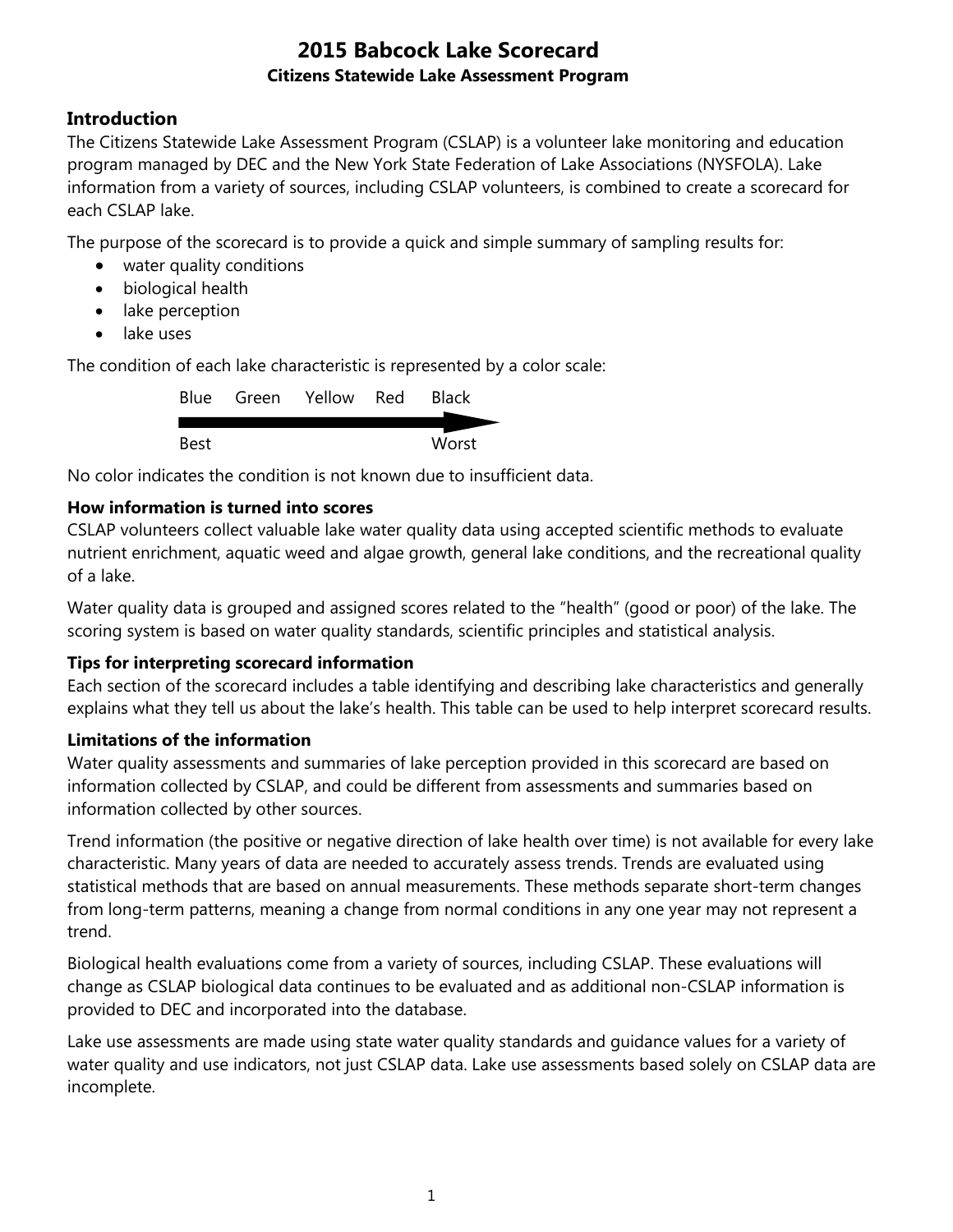#### **Water Quality Assessment**

Water quality assessments are based on data collected from the deepest part of the lake every other week, for 15 weeks, from late spring through early fall. The data is used to evaluate a number of lake conditions, including algae growth (productivity or trophic status), pH and deepwater dissolved oxygen levels. There is not enough data to identify a trend in the deepwater oxygen levels for any CSLAP lake.



*\**All years of CSLAP data collection for the lake except those for which data was not available.

| The following data is collected and analyzed to determine the water quality score. |  |
|------------------------------------------------------------------------------------|--|
|------------------------------------------------------------------------------------|--|

| <b>Water quality</b><br>characteristic | <b>Score</b>                                                        | <b>Description of characteristic</b>                                                                                                                                  | <b>What it means</b>                                                                                                                                                                       |
|----------------------------------------|---------------------------------------------------------------------|-----------------------------------------------------------------------------------------------------------------------------------------------------------------------|--------------------------------------------------------------------------------------------------------------------------------------------------------------------------------------------|
|                                        | Total<br>Phosphorus (TP)                                            | TP is measured because it is an<br>important nutrient that often controls<br>the growth of algae and rooted plants.                                                   | Too much phosphorus can harm aquatic life,<br>water supplies, and recreational uses by causing<br>excessive algae growth.                                                                  |
| <b>Trophic Status</b>                  | Chlorophyll a                                                       | Chlorophyll <i>a</i> is measured to estimate<br>the amount of algae in a lake.                                                                                        | The amount of chlorophyll $a$ is usually closely<br>related to the amount of phosphorus and can<br>affect water clarity.                                                                   |
|                                        | Secchi Disk                                                         | This is a device to measure how far<br>down into the water you can see.                                                                                               | Water clarity is a strong indicator of the public's<br>opinion of lake conditions.                                                                                                         |
|                                        | pH                                                                  | Water pH is measured to determine its<br>acidity or alkalinity.                                                                                                       | Values between 6 and 9 support most types of<br>plant and animal life.                                                                                                                     |
| pH Balance<br>Conductivity             |                                                                     | Conductivity is measured to estimate<br>the amount of dissolved and<br>suspended solids in water, including<br>salts and organic material.                            | High conductivity values may be related to<br>geology or land use practices and can indicate<br>susceptibility to changes in pH.                                                           |
| Deepwater<br>Dissolved<br>Oxygen       | Phosphorus,<br>ammonia, nitrite,<br>iron, manganese,<br>and arsenic | Dissolved oxygen (DO) is not<br>measured directly, but can be inferred<br>from the levels of certain chemicals in<br>water samples collected near the lake<br>bottom. | Dissolved oxygen is critical for the ecological<br>balance of lakes. Low DO in bottom waters can<br>affect the survival of fish and lake organisms and<br>cause chemical changes in lakes. |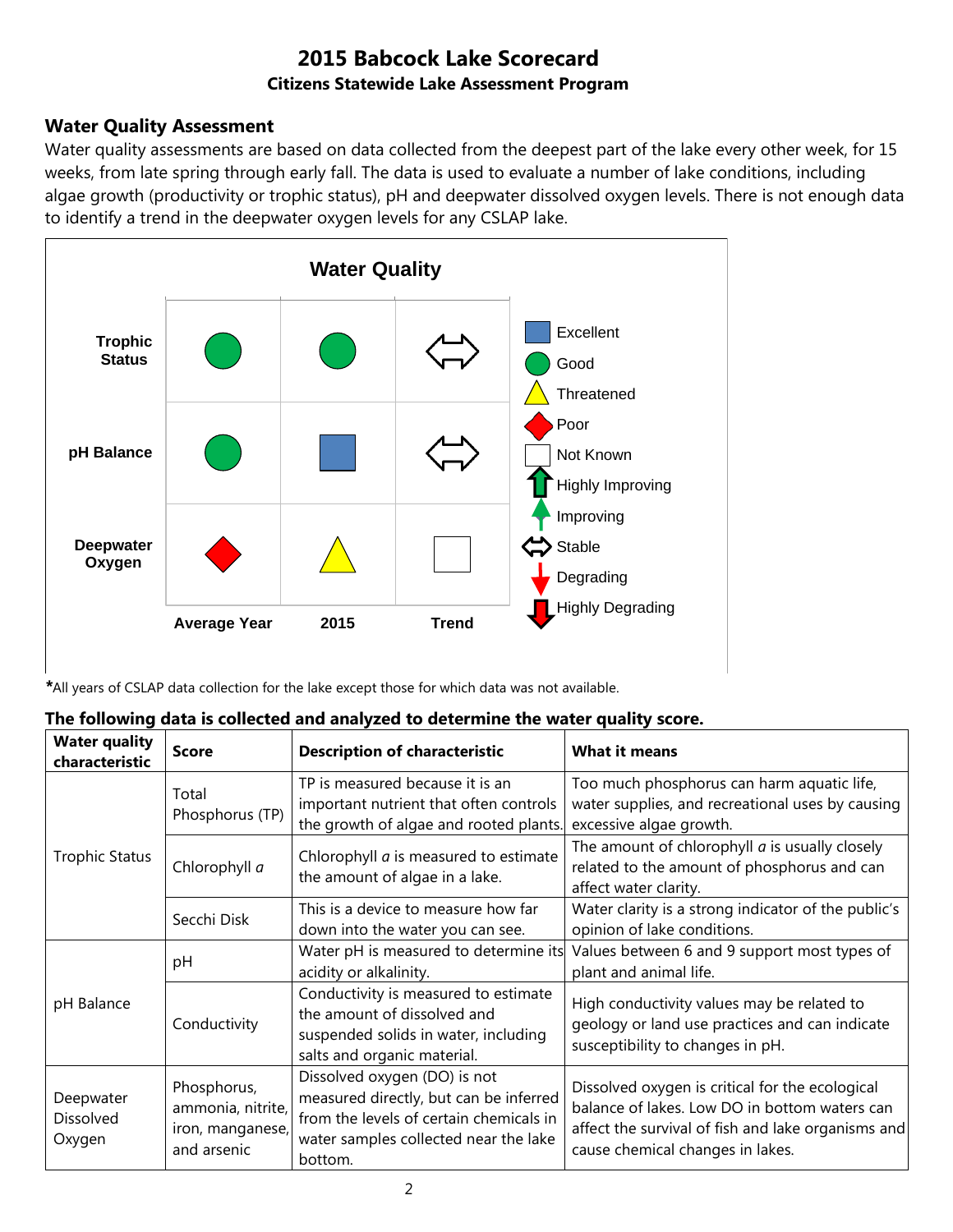#### **The water quality scores for each water quality characteristic are determined by the following:**

| <b>Water quality</b><br>characteristic | <b>Score</b> | <b>Criteria Score Elements</b>                                                                                 | <b>How Criteria Are Used to Determine Score</b>                                                      |
|----------------------------------------|--------------|----------------------------------------------------------------------------------------------------------------|------------------------------------------------------------------------------------------------------|
| <b>Trophic Status</b>                  | Excellent    | Average value for each trophic<br>indicator (water clarity, chlorophyll<br>a, total phosphorus) assigned score | Trophic score = $8$ or $9$ (two of three trophic indicators<br>= oligotrophic, other is mesotrophic) |
|                                        | Good         |                                                                                                                | Trophic score = $6$ or 7 (at least two trophic indicators<br>= mesotrophic or "higher")              |
|                                        | Threatened   | of 3 if oligotrophic <sup>+</sup> , 2 if<br>mesotrophic <sup>+</sup> , 1 if eutrophic <sup>+</sup>             | Trophic score = $4$ or $5$ (at least one trophic indicator<br>= mesotrophic or "higher")             |
|                                        | Poor         |                                                                                                                | Trophic score = $3$ (all trophic indicators = "eutrophic")                                           |
| pH Balance                             | Excellent    | Average pH is evaluated against                                                                                | pH between 7.5 and 8.5                                                                               |
|                                        | Good         | state water quality standards                                                                                  | pH between 7 and 7.5                                                                                 |
|                                        | Threatened   | (should be above 6.5 and below 8.5)<br>and average conductivity evaluated                                      | pH above 8.5, pH between 6.5 and 7, or conductivity<br>$< 50$ ug/l                                   |
|                                        | Poor         | to determine if low buffering<br>capacity against future pH change                                             | pH < 6.5                                                                                             |
| Deepwater<br>Dissolved<br>Oxygen       | Excellent    | Deepwater ammonia and<br>phosphorus levels are compared to<br>surface readings, and assigned a                 | Actual DO data indicating fully oxygenated conditions<br>in stratified lakes to lake bottom          |
|                                        | Good         |                                                                                                                | All shallow lakes assumed to be good absent data;<br>deepwater scores = $1$                          |
|                                        | Threatened   | score of 3 if bottom readings are<br>>10x surface readings and a score                                         | Deepwater NH3 score + Deepwater TP score > 3 or<br>actual DO data indicating hypoxic conditions      |
|                                        | Poor         | of 2 if bottom readings are > 5x<br>surface readings                                                           | Deepwater NH3 score = 3 or actual DO data<br>indicating anoxic conditions                            |
|                                        | Not known    |                                                                                                                | No deepwater O <sub>2</sub> or indicator data in stratified lake                                     |

**+** trophic designations- oligotrophic = water clarity > 5 m, chlorophyll a < 2 ug/l, total phosphorus < 10 ug/l mesotrophic = water clarity 2-5 m, chlorophyll a 2-8 ug/l, total phosphorus = 10-20 ug/l

eutrophic = water clarity < 2 m, chlorophyll a > 8 ug/l, total phosphorus > 20 ug/l

#### **The water quality trends for each water quality characteristic and measure of lake perception are determined by the following:**

| Highly Improving: | linear regression correlation coefficient ( $R^2$ ) > 0.5 and p value < 0.01, with trend toward<br>higher "score"                           |
|-------------------|---------------------------------------------------------------------------------------------------------------------------------------------|
| Improving:        | $R^2 > 0.33$ and p value < 0.05, or $R^2 > 0.5$ and p value < 0.05, or $R^2 > 0.33$ and p value < 0.01,<br>with trend toward higher "score" |
| Stable:           | neither linear regression nor p value in statistically significant ranges as defined above                                                  |
| Degrading:        | $R^2 > 0.33$ and p value < 0.05, or $R^2 > 0.5$ and p value < 0.05, or $R^2 > 0.33$ and p value < 0.01,<br>with trend toward lower "score"  |
| Highly Degrading: | $R^2$ > 0.5 and p value < 0.01, with trend toward lower "score"                                                                             |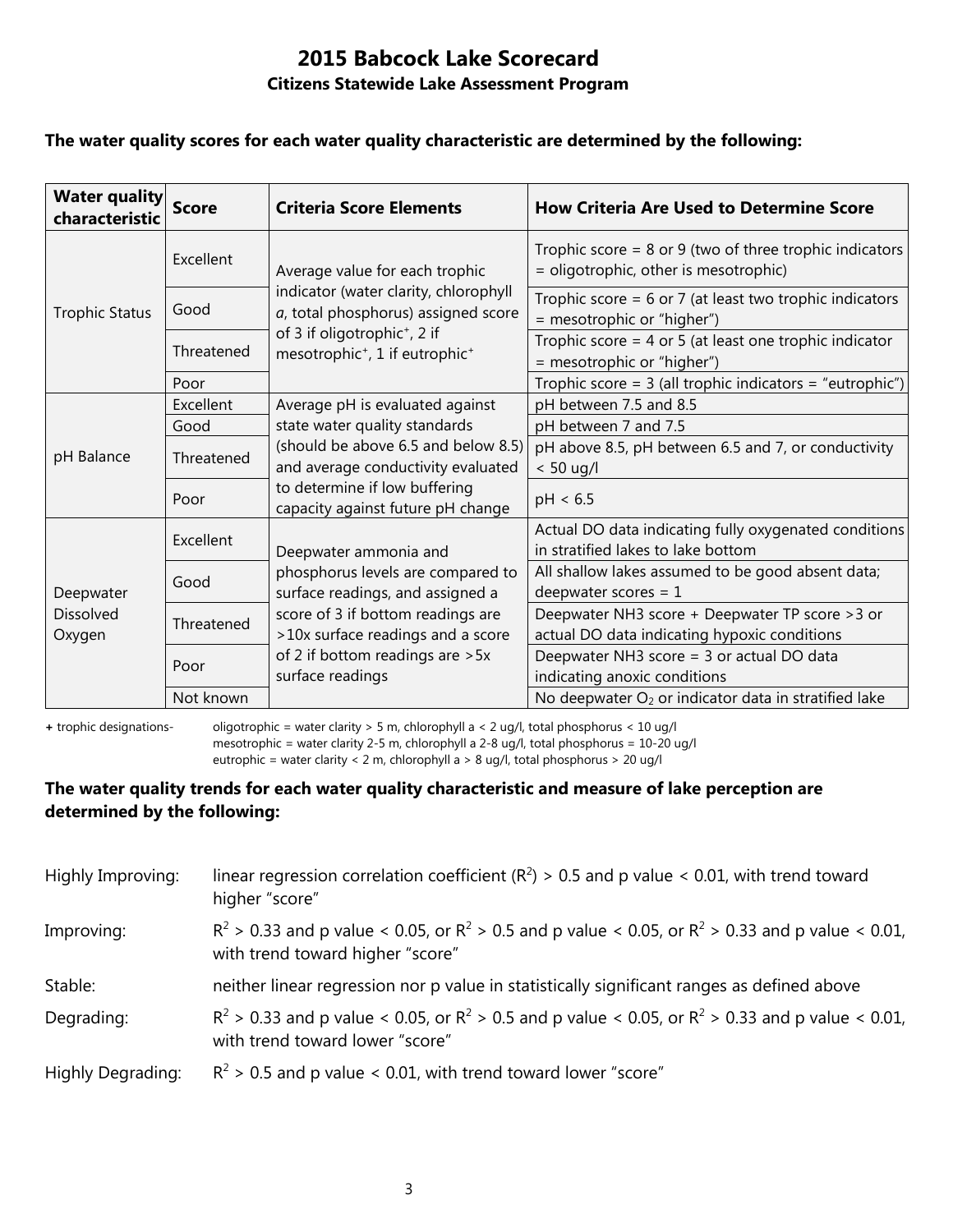## **Biological Health**

Biological health of lakes can be evaluated in a number of ways. For CSLAP lakes, biological health evaluations are based on the presence of invasive plants, the type and number of blue-green harmful algal blooms, the presence of invasive animals (zebra mussels, spiny waterflea, etc.), the types of fish, aquatic plant diversity, and the number of pollution sensitive aquatic insects.

Biotic indices have been developed to evaluate a few biological health characteristics. Biotic indices are used to compare the biological community of the lake being sampled to the biological community of a known highquality lake. (Data to support biological health assessments is not available for all CSLAP lakes.)



*\** All years of CSLAP data collection for the lake except those for which data was not available.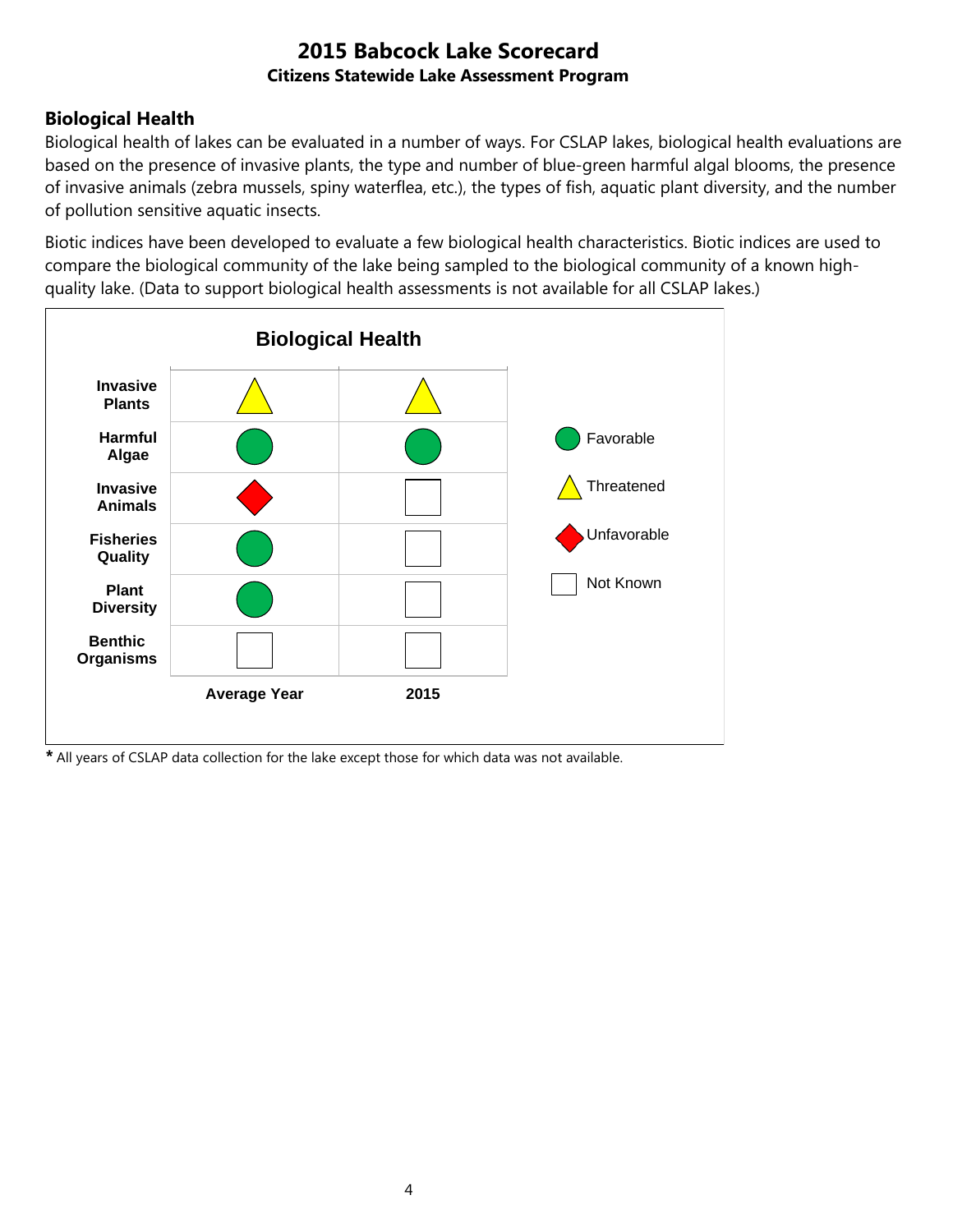| <b>Biological Health</b><br><b>Characteristic</b> | <b>Description of characteristic</b>                                                                                                                                                            | <b>What it means</b>                                                                                                                                                                                                                                                                                                                                                                   |
|---------------------------------------------------|-------------------------------------------------------------------------------------------------------------------------------------------------------------------------------------------------|----------------------------------------------------------------------------------------------------------------------------------------------------------------------------------------------------------------------------------------------------------------------------------------------------------------------------------------------------------------------------------------|
| <b>Invasive Plants</b>                            | CSLAP volunteers survey lakes for nuisance,<br>non-native plants (water chestnut, Eurasian<br>water milfoil, etc.).                                                                             | Abundant invasive plants can crowd out native and<br>protected plants, create quality problems, and interfere<br>with recreation. "Unfavorable" means at least one<br>invasive plant species has been found. "Threatened"<br>lakes are geographically close to an "infected" lake, or<br>have water quality conditions that put them at higher<br>risk for species invasion.           |
| Harmful Algae                                     | DEC and other biologists screen water<br>samples for blue-green algae cell pigments<br>and also test them for algal toxins.                                                                     | Harmful algae can reduce oxygen levels and may cause<br>harm to people recreating on the lake. "Unfavorable"<br>means algal toxin readings are unsafe for water<br>recreation; "threatened" means readings are<br>approaching unsafe for water recreation.                                                                                                                             |
| <b>Invasive Animals</b>                           | DEC and other biologists survey lakes for<br>nuisance, non-native animals (zebra mussels,<br>spiny water flea, etc.).                                                                           | Abundant invasive animals can harm native plant and<br>animal species, influence the likelihood of algal blooms,<br>and interfere with recreation. "Unfavorable" means at<br>least one invasive animal has been found. "Threatened"<br>lakes are geographically close to an "infected" lake, or<br>have water quality conditions that put them at higher<br>risk for species invasion. |
| <b>Fisheries Quality</b>                          | DEC and other fisheries biologists measure<br>the length and weight of various species in a<br>lake's fish community and conduct other<br>measures of the health of the fisheries<br>community. | Better fisheries quality indicates the lake has sufficient<br>food resources and habitat to support its fish<br>community. Several "biotic indices" are used to evaluate<br>fish community quality.                                                                                                                                                                                    |
| <b>Plant Diversity</b>                            | CSLAP volunteers, academic researchers and<br>consultants survey lakes for the number and<br>types of aquatic plants.                                                                           | Higher plant diversity indicates a more natural<br>environment and helps prevent invasive species from<br>taking over a lake. "Floristic quality indices" are used to<br>evaluate plant communities.                                                                                                                                                                                   |
| <b>Benthic</b><br>Organisms                       | DEC and other biologists count and identify<br>the types of bottom living (benthic) aquatic<br>insects in a lake.                                                                               | More pollution sensitive (intolerant) aquatic insects in a<br>lake usually indicate good water quality and suitable<br>habitat. "Biotic indices" are used to evaluate benthic<br>communities.                                                                                                                                                                                          |

### **The following information is used to determine biological health scores.**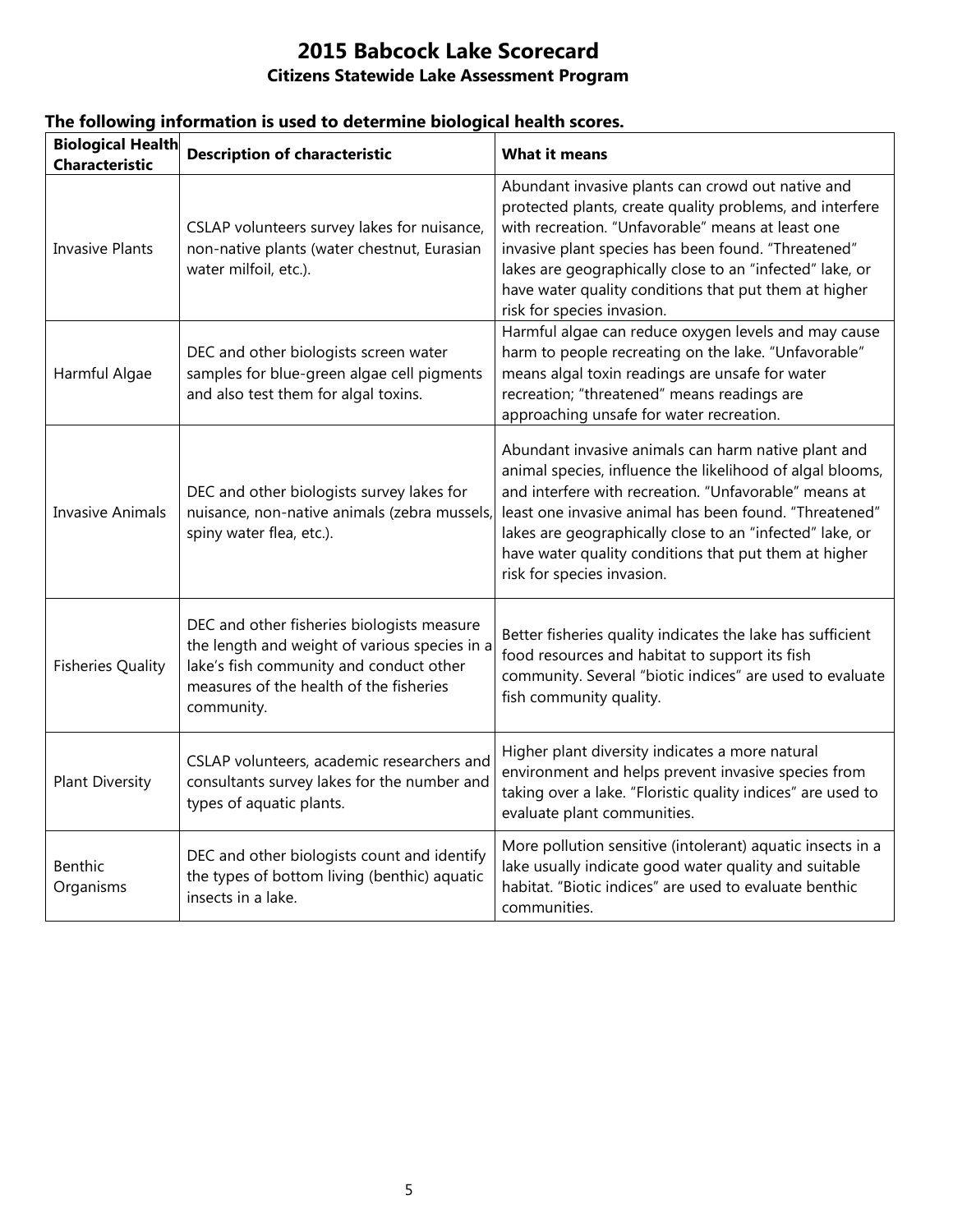# **2015 Babcock Lake Scorecard**

#### **Citizens Statewide Lake Assessment Program**

#### **The biological health scores for each biological health characteristic are determined by the following:**

| <b>Water quality</b><br>characteristic | <b>Score</b> | <b>Criteria Score Elements</b>                                                                                              | <b>How Criteria Are Used to Determine</b><br><b>Score</b>                                                                                                 |
|----------------------------------------|--------------|-----------------------------------------------------------------------------------------------------------------------------|-----------------------------------------------------------------------------------------------------------------------------------------------------------|
|                                        | Favorable    |                                                                                                                             | No evidence of invasive/exotic aquatic plants                                                                                                             |
|                                        | Threatened   | Aquatic plant surveys are conducted by<br>CSLAP volunteers or by other                                                      | Invasive plants found in nearby (<10 miles away)                                                                                                          |
| <b>Invasive Plants</b>                 |              | organizations; invasive plants identified                                                                                   | lakes or public launch is found on lake                                                                                                                   |
|                                        | Unfavorable  | by plant expert                                                                                                             | Invasive/exotic aquatic plants found in lake                                                                                                              |
|                                        | Not Known    |                                                                                                                             | No aquatic plant surveys in lake (this year)                                                                                                              |
|                                        | Favorable    |                                                                                                                             | All data show algae, phycocyanin and toxin<br>levels below DEC bloom criteria <sup>+</sup>                                                                |
| Harmful Algae                          | Threatened   | Harmful algae bloom (HAB) sampling<br>conducted in open water and along<br>shoreline; total algae, algae species,           | Fluoroprobe or toxin levels exceed DEC<br>threatened <sup>#</sup> criteria; phycocyanin levels exceed<br>DEC bloom criteria, or visual evidence of blooms |
|                                        | Unfavorable  | phycocyanin (blue green pigment) and<br>algal toxins analyzed in samples                                                    | Fluoroprobe or toxin levels exceed DEC bloom<br>criteria in open water or shoreline                                                                       |
|                                        | Not Known    |                                                                                                                             | No HAB data available for lake                                                                                                                            |
|                                        | Favorable    |                                                                                                                             | No reports of invasive/exotic aquatic animals                                                                                                             |
|                                        |              | Invasive animal (primarily zebra or                                                                                         | and no clear threats exist                                                                                                                                |
| Invasive<br>Animals                    | Threatened   | quagga mussel) surveys are conducted<br>on limited basis in CSLAP lakes; other                                              | Invasive animals found in nearby (<25 miles<br>away) waterbodies AND public launch is found<br>on lake, or calcium levels > 20 mg/l                       |
|                                        | Unfavorable  | AIS animals reported through                                                                                                | Invasive/exotic aquatic animals found in lake                                                                                                             |
|                                        | Not Known    | iMapInvasives                                                                                                               | No information to evaluate presence of exotic<br>animals                                                                                                  |
|                                        | Favorable    | New York does not (yet) have a fish                                                                                         | Fish IBI $> 60$ (= "good" and "excellent")                                                                                                                |
| <b>Fisheries</b>                       | Threatened   | index for biotic integrity (IBI); for lakes                                                                                 | Fish IBI between 40 and 60 (= "fair")                                                                                                                     |
| Quality                                | Unfavorable  | with fishery survey data, Minnesota Fish                                                                                    | Fish IBI < 40 (= "poor")                                                                                                                                  |
|                                        | Not Known    | IBI is used to evaluate fisheries quality                                                                                   | No fisheries data                                                                                                                                         |
|                                        | Favorable    | New York has not yet developed a                                                                                            | mFQI > 5 (= "good" quality), based on # genera                                                                                                            |
|                                        | Threatened   | floristic quality index (FQI); for lakes with                                                                               | mFQI = $3-8$ (= "fair" quality), based on # genera                                                                                                        |
| <b>Plant Diversity</b>                 | Unfavorable  | detailed plant survey data, a modified                                                                                      | mFQI < $3$ (= "poor" quality), based on # genera                                                                                                          |
|                                        | Not Known    | version of the Wisconsin FQI and Florida<br>aquatic plant designations are used for<br>evaluating aquatic floristic quality | Insufficient plant survey data to evaluate                                                                                                                |
|                                        | Favorable    | New York has not yet developed a                                                                                            | IBI > 10-15 (based on $#$ genera)                                                                                                                         |
| <b>Benthic</b>                         | Threatened   | macroinvertebrate IBI; for lakes with                                                                                       | IBI between 8 and 15 (based on # genera)                                                                                                                  |
| Organisms                              | Unfavorable  | detailed macroinvertebrate survey data,                                                                                     | IBI < 8                                                                                                                                                   |
|                                        | Not Known    | Vermont IBI is used to evaluate benthic<br>organism quality                                                                 | Insufficient macroinvertebrate data to evaluate<br>benthic organisms quality                                                                              |

**+** DEC bloom criteria- fluoroprobe blue green algae chlorophyll a = 30 ug/l

phycocyanin = 200 units

algal toxins- microcystin-LR = 20 ug/l ("high toxins") along shoreline, = 10 ug/l in open water

**+** DEC threatened criteria- fluoroprobe blue green algae chlorophyll a = 10 ug/l

algal toxins- microcystin-LR = 4 ug/l along shoreline or in open water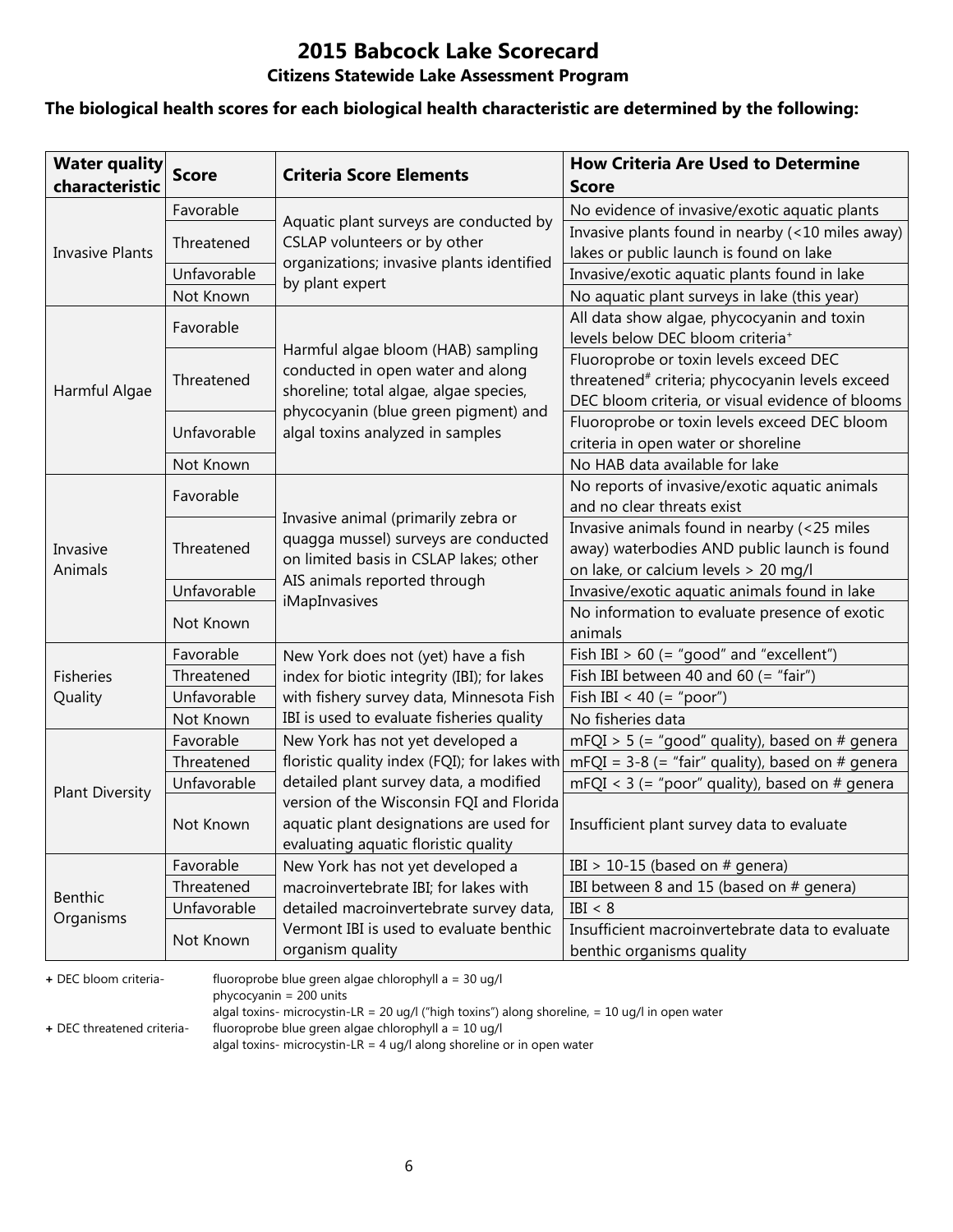### **Lake Perception**

Lake perception scores are based on the visual observations of CSLAP volunteers who answer questions on the Field Observation Form (http://www.dec.ny.gov/docs/water\_pdf/cslapsamobs.pdf) completed during sampling. The questions ask the volunteer to determine their perceptions of how clear the water looks, the abundance of aquatic plants, conditions affecting current recreational use, and the overall recreational quality of the lake.

Visual observations are very closely connected to measured water quality conditions. This information is helpful to lake managers in deciding on nutrient criteria, or the amount of nutrients that can flow into a lake without compromising its water quality. For New York State lakes, perception data collected by CSLAP volunteers is critical to the development of nutrient criteria (defining "how much is too much") and has been consistently collected by CSLAP volunteers since 1992.



*\** All years of CSLAP data collection for the lake except those for which data was not available.

| <b>Lake Perception</b><br><b>Characteristic</b> | <b>Description of characteristic</b>                                                                                                   | <b>What it means</b>                                                                                                                                                                                                                                                                                         |
|-------------------------------------------------|----------------------------------------------------------------------------------------------------------------------------------------|--------------------------------------------------------------------------------------------------------------------------------------------------------------------------------------------------------------------------------------------------------------------------------------------------------------|
| <b>Water Quality</b>                            | Asks the user: How clear does the<br>water look today?                                                                                 | Clearer water usually indicates lower nutrient levels.                                                                                                                                                                                                                                                       |
| <b>Aquatic Plants</b>                           | Asks the user: How abundant are<br>aquatic plants where people are<br>boating and swimming today?                                      | Lower abundances of aquatic plants usually provide proper<br>ecological balance and are less likely to contribute to recreational<br>use problems, although the absence of plants can also lead to<br>lake problems. Lakes with the most favorable assessments have<br>some plants, but not too many plants. |
| Recreation                                      | Asks the user: What is your opinion of<br>the recreational quality of the lake?<br>What factors affect your perception of<br>the lake? | Users' perceptions are associated with water quality conditions<br>and aquatic plant coverage. Positive responses usually indicate<br>good water quality and little to no surface plant coverage.<br>Negative responses are usually associated with poor water quality<br>and/or invasive plants.            |

## **The following information is used to determine the lake perception scores.**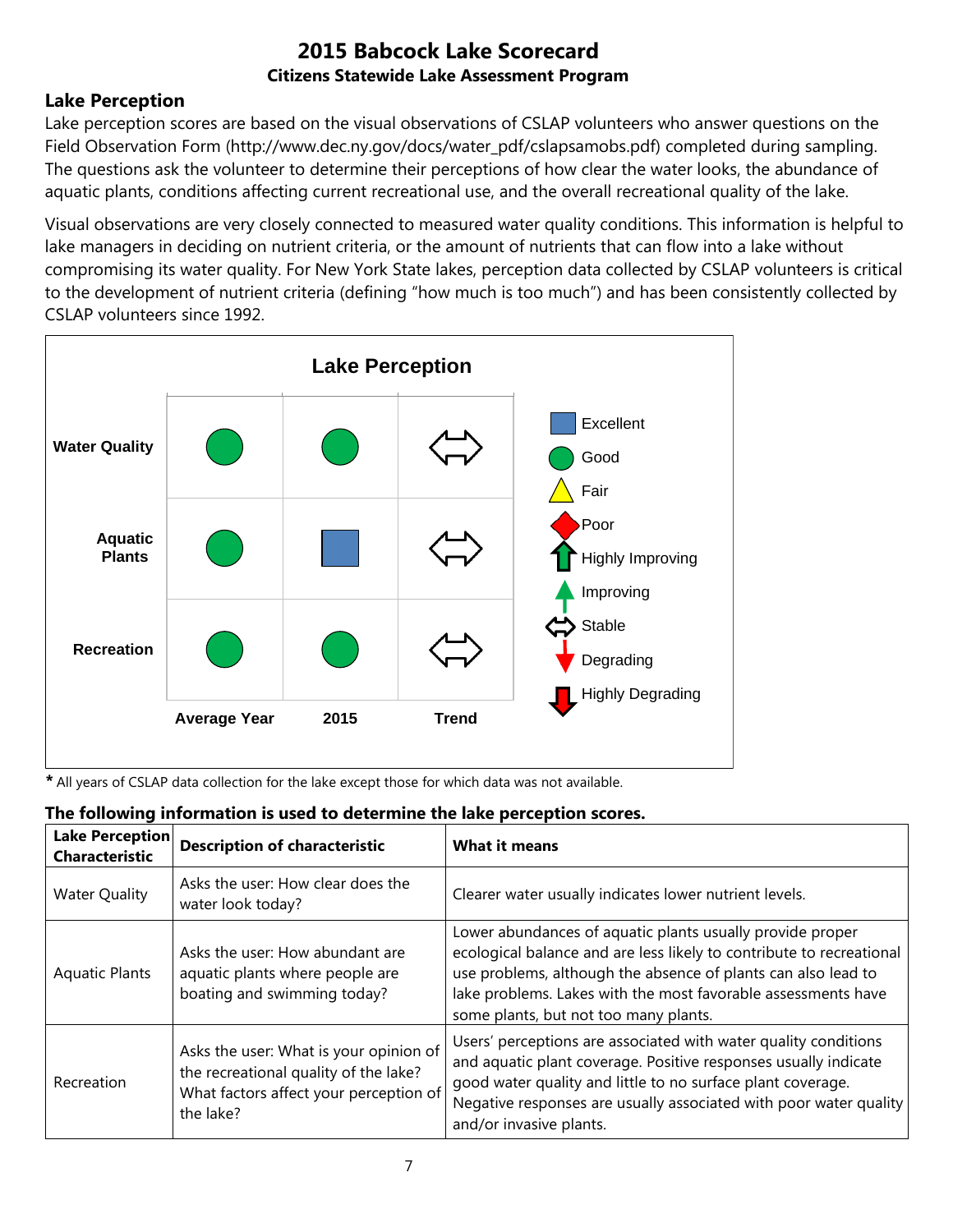# **2015 Babcock Lake Scorecard**

#### **Citizens Statewide Lake Assessment Program**

#### **The lake perception scores for each lake perception characteristic are determined by the following:**

| Lake perception<br>characteristic | <b>Score</b> | <b>Criteria Score Elements</b>                                                                                       | <b>How Criteria Are Used to Determine</b><br><b>Score</b> |
|-----------------------------------|--------------|----------------------------------------------------------------------------------------------------------------------|-----------------------------------------------------------|
|                                   | Excellent    | Water quality perception is evaluated on a<br>5 point scale during each CSLAP sampling                               | Average value $< 1.5$                                     |
| <b>Water Quality</b>              | Good         | session, ranging from "crystal clear" (=1) to                                                                        | Average value $>1.5$ and $<2.5$                           |
|                                   | Fair         | "severely high algae levels" (=5); average                                                                           | Average value $>2.5$ and $<3.5$                           |
|                                   | Poor         | values are computed                                                                                                  | Average value > 3.5                                       |
|                                   | Excellent    | Aquatic plant coverage is evaluated on a 5                                                                           | Average value $>2$ and $< 2.5$                            |
| <b>Aquatic Plants</b>             | Good         | point scale during each CSLAP sampling                                                                               | Average value $>1.5$ and < 2 OR $> 2.5$ and < 3           |
|                                   | Fair         | session, ranging from "not visible at lake                                                                           | Average value $>3$ and $<3.5$ OR $<1.5$                   |
|                                   | Poor         | surface" $(=1)$ to "plants densely cover<br>surface except in deepest areas" $(=5)$ ;<br>average values are computed | Average value $> 3.5$                                     |
|                                   | Excellent    | Recreational conditions are evaluated on a                                                                           | Average value $< 1.5$                                     |
| Recreation                        | Good         | 5 point scale during each CSLAP sampling                                                                             | Average value $>1.5$ and $<2.5$                           |
|                                   | Fair         | session, ranging from "beautifulcould not                                                                            | Average value $>2.5$ and $<3.5$                           |
|                                   | Poor         | be nicer" $(=1)$ to "lake not usable" $(=5)$ ;<br>average values are computed                                        | Average value > 3.5                                       |

**+** lake assessments- **water quality** = 1 = crystal clear, 2 = not quite crystal clear, 3 = definite algae greenness, 4 = high algae levels, 5 = severely high algae levels **aquatic plants** = 1 = no plants visible, 2 = plants below surface, 3 = plants at surface, 4 = plants dense at surface, 5 =

surface plant coverage

**recreation** = 1 = could not be nicer, 2 = excellent, 3 = slightly impaired, 4 = substantially impaired, 5 = lake not usable

#### **The water quality trends for each water quality characteristic and measure of lake perception are determined by the following:**

| Highly Improving:        | linear regression correlation coefficient ( $R^2$ ) > 0.5 and p value < 0.01, with trend toward<br>higher "score"                           |
|--------------------------|---------------------------------------------------------------------------------------------------------------------------------------------|
| Improving:               | $R^2 > 0.33$ and p value < 0.05, or $R^2 > 0.5$ and p value < 0.05, or $R^2 > 0.33$ and p value < 0.01,<br>with trend toward higher "score" |
| Stable:                  | neither linear regression nor p value in statistically significant ranges as defined above                                                  |
| Degrading:               | $R^2 > 0.33$ and p value < 0.05, or $R^2 > 0.5$ and p value < 0.05, or $R^2 > 0.33$ and p value < 0.01,<br>with trend toward lower "score"  |
| <b>Highly Degrading:</b> | $R^2$ > 0.5 and p value < 0.01, with trend toward lower "score"                                                                             |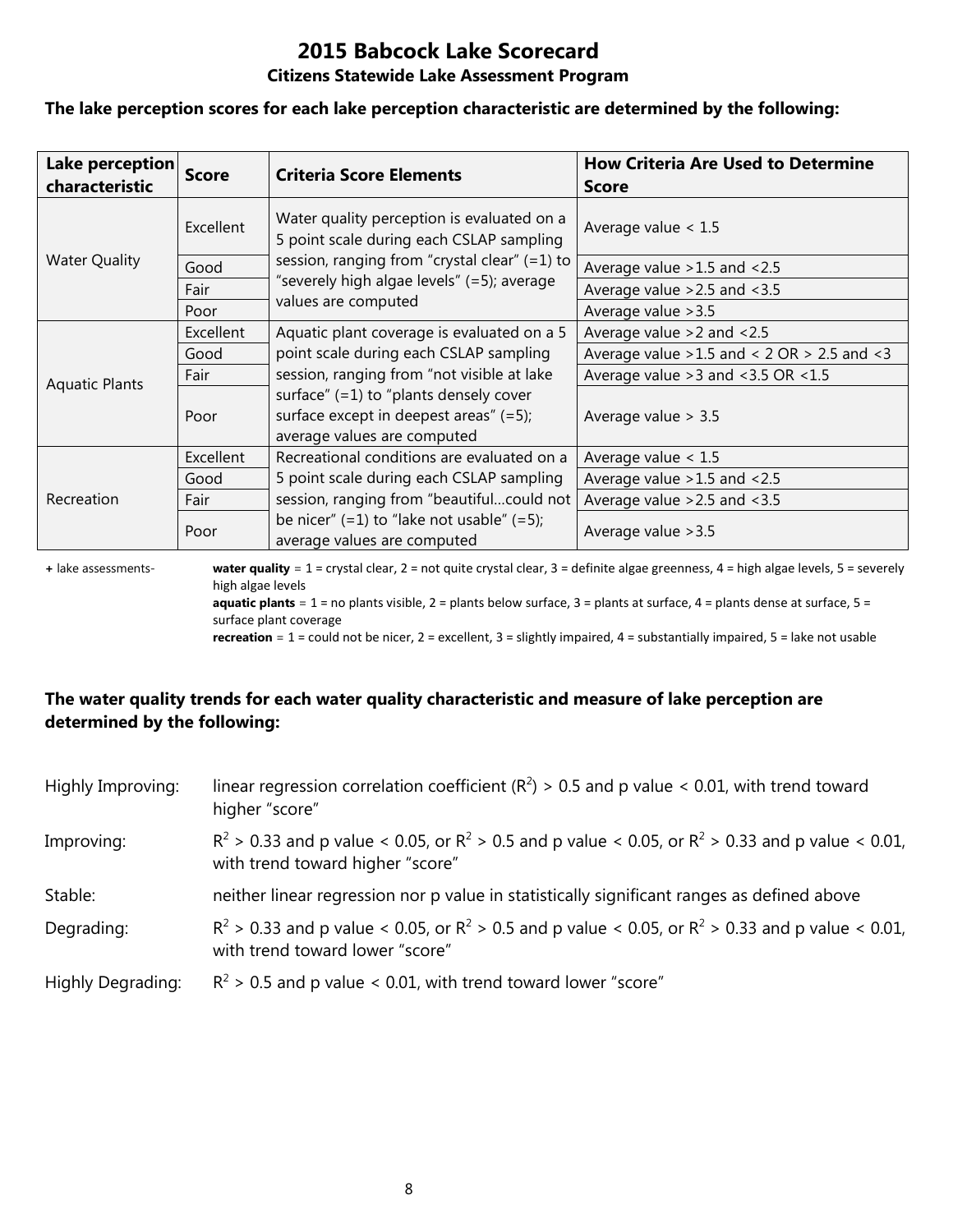#### **Lake Uses**

Lake uses are defined as the best uses for a lake (drinking water, swimming, etc.) as determined by several factors. Lake uses are identified using CSLAP water quality, lake perception and biological assessment information to evaluate where a lake fits in the state Water Quality Standards and Classification system (see overview below).

Each lake use is scored based on the following assessment categories, using assessment methodology [\(http://www.dec.ny.gov/chemical/23846.html\)](http://www.dec.ny.gov/chemical/23846.html) established by DEC to evaluate impacts to lake uses:

- **Supported** no evidence of impacts to lake use;
- **Threatened** no evidence of impacts to lake use, but some factor threatens this use (for example, changing water quality, conditions that are nearing impact levels, land-use changes, etc.);
- **Stressed** occasional or slight impacts to lake use;
- **Impaired** frequent or persistent conditions limit or restrict lake use; and
- **Precluded** conditions prevent lake use. This category is uncommon in NYS (and CSLAP) lakes and is not included in the legend for most lake-use scorecard assessments.



*\** All years of CSLAP data collection for the lake except those for which data was not available.

**Overview of the typical water quality classification and their best uses.** For more information visit www.dec.ny.gov/regs/4592.html#15990

| <b>Best use</b> | <b>Other uses</b>                                                                                      | <b>Water Quality Classification</b> |
|-----------------|--------------------------------------------------------------------------------------------------------|-------------------------------------|
| <b>Drinking</b> | Bathing, swimming (recreation), fishing, and fish, shellfish and<br>wildlife reproduction and survival | Class AA & A                        |
| Bathing         | Swimming (recreation), fishing, and fish, shellfish and wildlife<br>reproduction and survival          | Class B                             |
| Swimming        | Same as Class B                                                                                        | Class C                             |
| Fishing         | Same as Class B and C                                                                                  | Class D                             |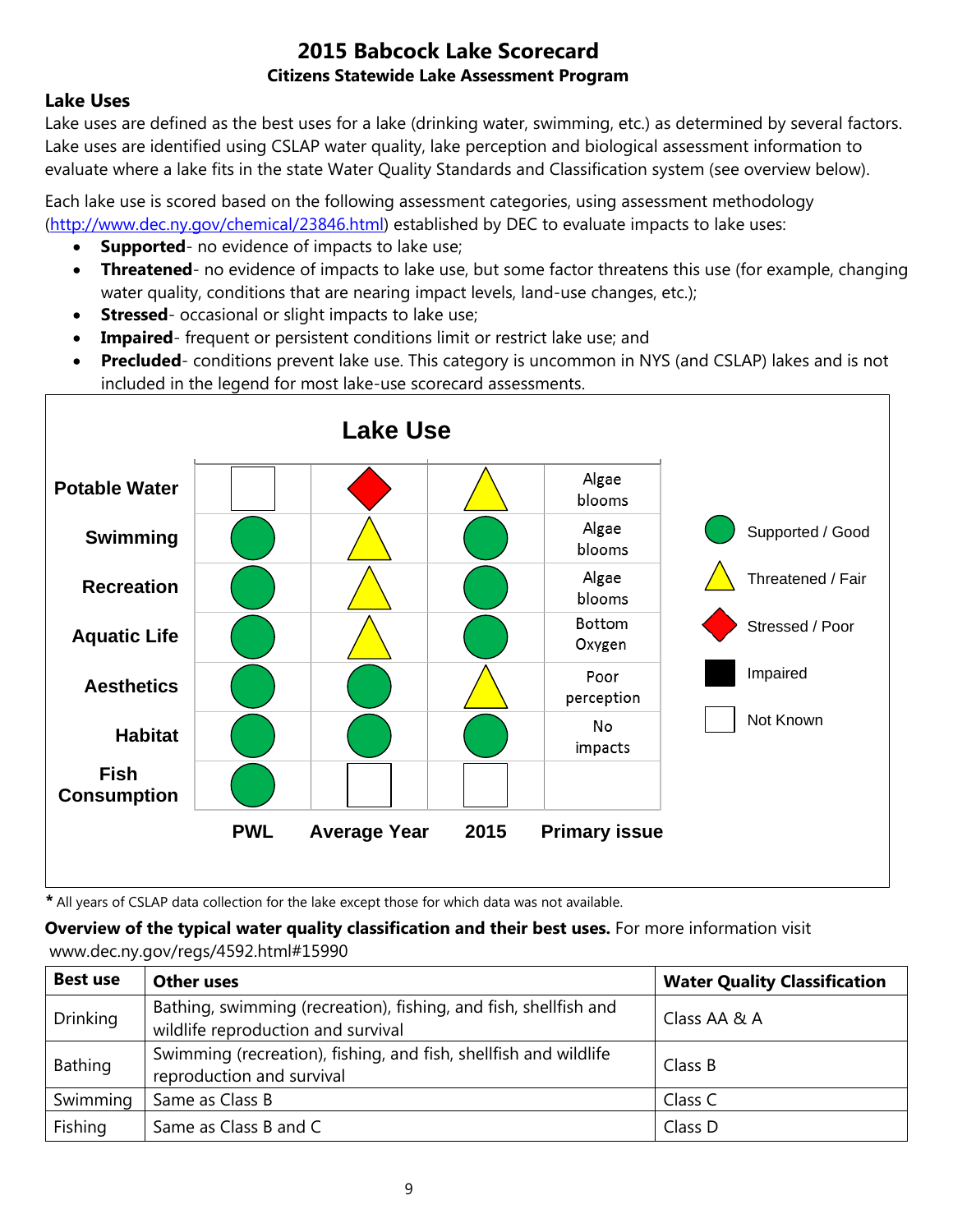#### **The following information is used to determine the condition of lake uses.**

| <b>Lake Use</b>                                                         | <b>Description of characteristic</b>                                                                                                                                                                                                                    | <b>How this relates to CSLAP</b>                                                                                                                                                                                                                                                               |  |
|-------------------------------------------------------------------------|---------------------------------------------------------------------------------------------------------------------------------------------------------------------------------------------------------------------------------------------------------|------------------------------------------------------------------------------------------------------------------------------------------------------------------------------------------------------------------------------------------------------------------------------------------------|--|
| Potable Water                                                           | The lake is used for drinking water. Only Class<br>AA and A lakes have been approved for this use.                                                                                                                                                      | CSLAP data is not intended to assess the condition of<br>potable water. Other state and local monitoring<br>programs better address this use. However, some<br>CSLAP parameters-chlorophyll a, ammonia, arsenic,<br>iron, manganese, algal toxins-indicate potential<br>impacts to potability. |  |
| Bathing                                                                 | The lake is used for swimming and contact<br>recreation. This use is assessed in some lakes<br>only if they support a public bathing beach,<br>although it is evaluated in all lakes                                                                    | Several CSLAP sampling indicators-water clarity,<br>chlorophyll a, algal toxins, lake perception-can be<br>used to assess swimming conditions.                                                                                                                                                 |  |
| Recreation<br>(Swimming,<br>Boating, Fishing<br>and non-contact<br>use) | The lake is used for swimming, boating, fishing<br>and non-contact recreation. Even though some<br>lakes are not classified for this use, all CSLAP<br>lakes should support this use, consistent with the<br>federal goal to make all lakes "fishable." | Contact recreation is evaluating using the bathing<br>indicators described above. Non-contact recreation is<br>evaluated using the lake perception data (visual<br>observations) and aquatic plant surveys.                                                                                    |  |
| Aquatic Life                                                            | The lake is used by aquatic life. This is not an<br>official "use" designated by New York State, but<br>water quality standards and other criteria are<br>adopted to protect aquatic life.                                                              | Aquatic life impacts can be evaluated by a number of<br>CSLAP indicators, including pH, dissolved oxygen, and<br>the presence of invasive species.                                                                                                                                             |  |
| Aesthetics and<br>Habitat                                               | The lake is used for visual enjoyment or the<br>visual beauty of the lake. This is not an official<br>"use" designated by New York State, but water<br>quality criteria are adopted to protect aesthetics.                                              | Lake aesthetics can be impacted by a number of<br>factors, including algal blooms, nuisance weeds, or<br>simply reports that "the lake looks bad," all of which<br>are evaluated in CSLAP. Lake habitat is evaluated<br>against the presence and management of exotic<br>plants                |  |
| <b>Fish Consumption</b>                                                 | The lake is used for consumption of fish. All<br>lakes are assumed to support this use unless<br>otherwise indicated.                                                                                                                                   | CSLAP does not collect data or information to<br>evaluate fish consumption. All CSLAP lakes are<br>evaluated against the New York State Department of<br>Health: Health Advice on Eating Fish You Catch<br>(http://www.health.ny.gov/environmental/outdoors/fi<br>sh/health_advisories/).      |  |

For many CSLAP lakes, some of the lakes designated uses have previously been evaluated; a summary of these assessments can be found on the DEC Priority Waterbody List (PWL) developed for each of the 17 major drainage basins in the state. These can be found at [http://www.dec.ny.gov/chemical/23846.html.](http://www.dec.ny.gov/chemical/23846.html) For some lakes, these are derived from historical assessments of CSLAP or other water quality data, while for others, no PWL assessments are yet available. The "rules" for these assessments are cited in the state Consolidated Assessment and Listing Methodology (CALM) [\(http://www.dec.ny.gov/chemical/23846.html\)](http://www.dec.ny.gov/chemical/23846.html) have changed several times over the last decade, and the CALM document continues to be updated as new assessment tools are evaluated and adopted. The first column of the scorecard reflects the most recent PWL assessment, if available, for each CSLAP waterbody. Non CSLAP data, including "institutional" data (treated water data, bacterial data, consumer confidence report (CCR) summaries, and need for enhanced treatment) may be used for PWL assessments, but are not summarized here.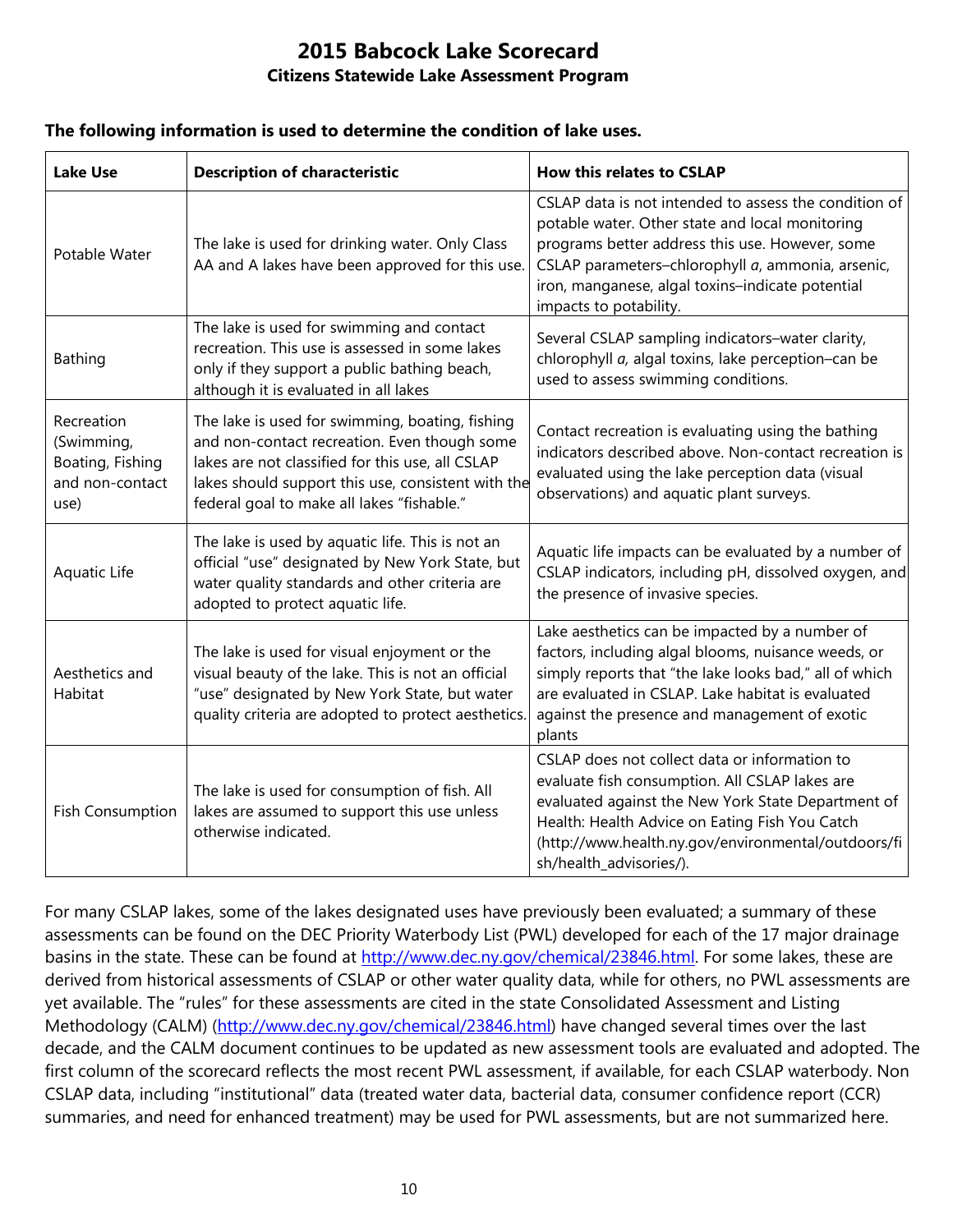| <b>Lake Use</b> | <b>Score</b> | <b>Criteria Score Elements</b>                                                                                          | <b>How Criteria Are Used to Determine</b>                    |
|-----------------|--------------|-------------------------------------------------------------------------------------------------------------------------|--------------------------------------------------------------|
|                 |              |                                                                                                                         | <b>Score</b>                                                 |
| Potable Water   | Supported    | Surface water chlorophyll a and HABs<br>data, and deepwater metals data are<br>used to evaluate potable water use.      | No evidence of any criteria violations (see below)           |
|                 | Threatened   |                                                                                                                         | Avg hypolimnetic NH <sub>4</sub> > 1, Fe > 0.5, As > 0.3, or |
|                 |              |                                                                                                                         | Mn >1; avg open water MC-LR > $0.5$                          |
|                 | Stressed     |                                                                                                                         | >10d consec. open MC-LR>0.3 or BGA>30; Avg                   |
|                 |              |                                                                                                                         | hypolimnetic NH <sub>4</sub> > 2, Fe > 1 or Mn > 1; avg      |
|                 |              | Waterbodies not classified as potable<br>water supplies cited as "not known"<br>(with impacts cited as "not applicable" | open water MC-LR > 1,                                        |
|                 | Impaired     |                                                                                                                         | Avg chl.a > 4 (Class AA)-6 (Class A) ug/l, hypo.             |
|                 |              |                                                                                                                         | arsenic > 10 ug/l, violation of MCLs, municipal              |
|                 |              |                                                                                                                         | shut-down, or excessive water treatment needed               |
|                 | Not known    |                                                                                                                         | No chlorophyll or deepwater nutrient data                    |
| <b>Bathing</b>  | Supported    | Surface water chl a, water clarity, and<br>HABs data used to evaluate bathing use.                                      | No evidence of any criteria violations (see below)           |
|                 | Threatened   |                                                                                                                         | Statistically significant WQ degr.; infrequent or            |
|                 |              |                                                                                                                         | single small site MC-LR>20 or shore BG >25-30                |
|                 | Stressed     |                                                                                                                         | >10% water clarity readings < 1.2m; or single                |
|                 |              | Bathing assessments included here                                                                                       | shoreline bloom MC-LR > 20; or open BG Chl >                 |
|                 |              | reference bathing criteria cited in the                                                                                 | 30; recreation = "impaired" w/beach present                  |
|                 | Impaired     | PWL; "public bathing" is evaluated with                                                                                 | Open MC-LR > 20 ug/l or avg Secchi < 1.2m; or                |
|                 |              | bacteria and DOH beach data and is                                                                                      | multiple site and persistent shore MC-LR $>$ 20 or           |
|                 |              | reflected in the assessment information                                                                                 | shore BG Chl > 25-30; beach closure > 4 wks or               |
|                 |              | here (if available) but not quantified                                                                                  | control needed                                               |
|                 | Not known    |                                                                                                                         | No chlorophyll, clarity, HAB or perception data              |
|                 | Supported    | Surface water chl a, water clarity, and                                                                                 | No evidence of any criteria violations (see below)           |
|                 | Threatened   | HABs data used to evaluate bathing use.                                                                                 | Same as bathing or avg TP > 20 ug/l; >25%                    |
| Recreation      |              |                                                                                                                         | slightly impaired frequency recreation AND >                 |
|                 |              | Bathing assessments included here                                                                                       | 10% poor clarity triggering slight impairment                |
|                 | Stressed     | reference bathing criteria cited in the                                                                                 | Same as bathing or >10% Chl.a samples > 10                   |
|                 |              | PWL; "public bathing" is evaluated with                                                                                 | uq/l                                                         |
|                 | Impaired     | bacteria and DOH beach data and is                                                                                      | Same as bathing or Avg chl.a > 10 ug/l                       |
|                 | Not known    | reflected in the assessment information<br>here (if available) but not quantified                                       | No chlorophyll, clarity, HAB or perception data              |
| Aquatic Life    | Supported    |                                                                                                                         | No evidence of any criteria violations (see below)           |
|                 | Threatened   |                                                                                                                         | Inferred/measured DO < 1; 10% pH < 6.5 or                    |
|                 |              |                                                                                                                         | > 8.5                                                        |
|                 | Stressed     | pH, (inferred) dissolved oxygen, and the                                                                                | Avg DO < $6.5$ or > 8.5; inferred/measured DO <              |
|                 |              | presence of AIS species are used to                                                                                     | 1 for Class T/TS                                             |
|                 |              | evaluate aquatic life                                                                                                   | Avg pH < 6 or >9; Avg DO < 6.5 or > 8.5                      |
|                 | Impaired     |                                                                                                                         | w/documented fish impacts; inferred/measured                 |
|                 |              |                                                                                                                         | DO <1 w/documented fish impacts                              |
|                 | Not known    |                                                                                                                         | No pH, DO, or AIS information available                      |

### **The lake use scores for each lake use characteristic are determined by the following:**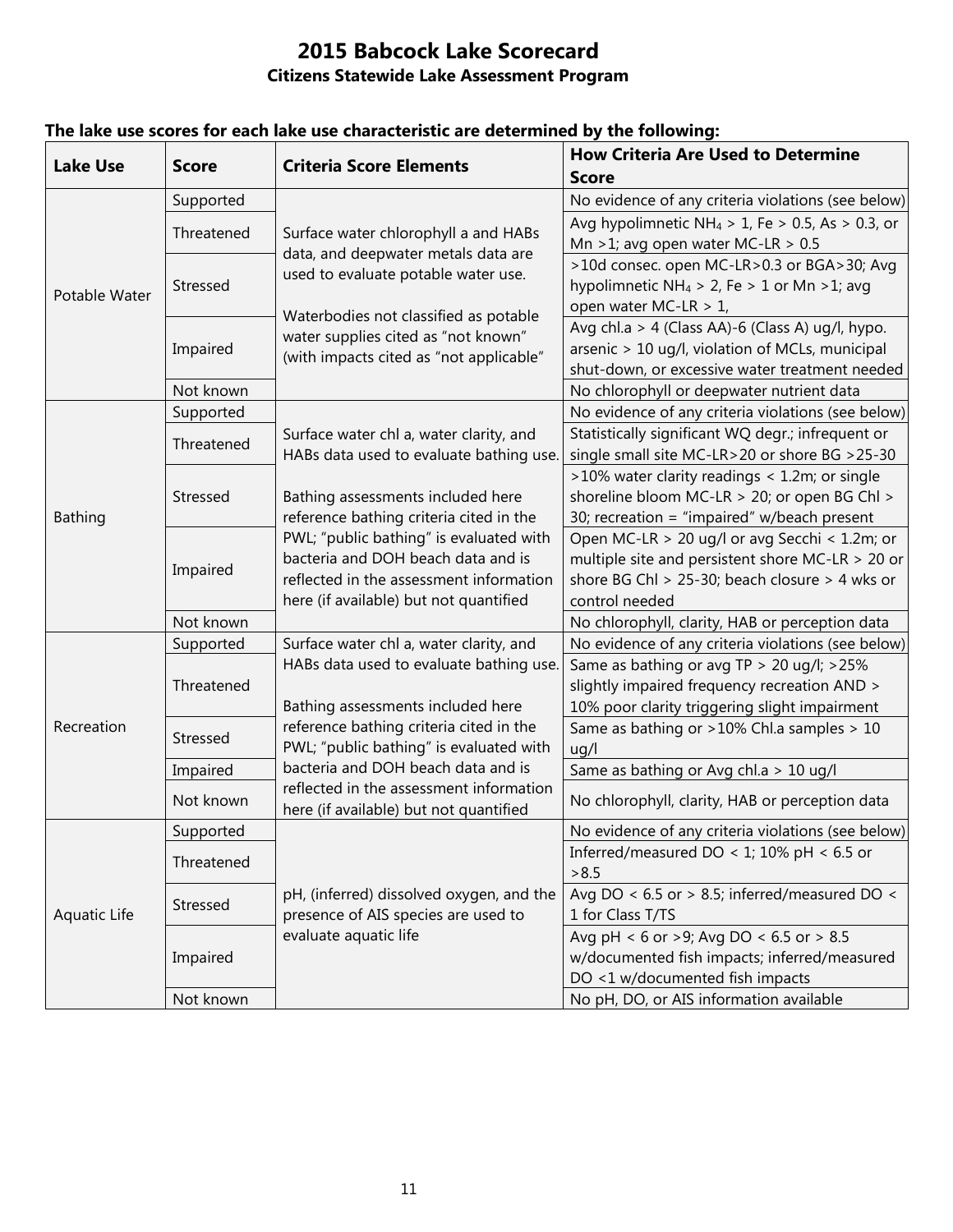| <b>Lake Use</b>         | <b>Score</b> | <b>Criteria Score Elements</b>                                                                                                                                                                                                                                            | <b>How Criteria Are Used to Determine</b><br><b>Score</b>                                                                                                                                                                                                                                                                  |
|-------------------------|--------------|---------------------------------------------------------------------------------------------------------------------------------------------------------------------------------------------------------------------------------------------------------------------------|----------------------------------------------------------------------------------------------------------------------------------------------------------------------------------------------------------------------------------------------------------------------------------------------------------------------------|
| Aesthetics /<br>Habitat | Good         | Aesthetics are evaluated through<br>perception surveys and the presence of<br>HABs and native species, while habitat is<br>evaluated against AIS species. These<br>categories are not recognized by EPA as<br>designated uses, so they are evaluated<br>as a "condition". | No evidence of any criteria violations (see below)                                                                                                                                                                                                                                                                         |
|                         | Fair         |                                                                                                                                                                                                                                                                           | Occasional aquatic plant treatment required for<br>invasive (habitat) or native (aesthetics) plants;<br>Aesthetics: "slightly impaired" due to algae or<br>weeds >25%; "definite algae greenness" >25%;<br>1x open water or shoreline bloom notification;<br>>25% surface weeds; >10% TP samples > 20<br>uq/l              |
|                         | Poor         |                                                                                                                                                                                                                                                                           | Routine aquatic plant treatment required for<br>invasive (habitat) or native (aesthetics) plants;<br>Aesthetics: "slightly impaired" due to algae or<br>weeds >50%; "definite algae greenness" >50%;<br>> 1x open water or large or widespread<br>shoreline bloom notification; > 50% surface<br>weeds; avg $TP > 20$ ug/l |
|                         | Not known    |                                                                                                                                                                                                                                                                           | No perception, HAB or AIS information                                                                                                                                                                                                                                                                                      |
| Fish<br>Consumption     | Supported    | Fish consumption is not evaluated<br>through CSLAP- PWL listings are based<br>on whether a waterbody is cited on the<br>DOH Health Advice for Consumption of                                                                                                              | No evidence of any criteria violations (see below)                                                                                                                                                                                                                                                                         |
|                         | Threatened   |                                                                                                                                                                                                                                                                           | High toxins in any HAB sample or persistent BGA<br>blooms                                                                                                                                                                                                                                                                  |
|                         | Stressed     |                                                                                                                                                                                                                                                                           | Fish tissue data indicates measurable level of<br>contaminants but no listing on DOH Health<br>Advice on Eating Sports Fish and Game                                                                                                                                                                                       |
|                         | Impaired     |                                                                                                                                                                                                                                                                           | Waterbody cited on DOH Health Advice on<br>Eating Sports Fish and Game                                                                                                                                                                                                                                                     |
|                         | Not known    |                                                                                                                                                                                                                                                                           | No fish tissue data; potential impacts not cited                                                                                                                                                                                                                                                                           |

+ proposed NNC (numeric nutrient criteria): for potable water: Class AA lakes: chlorophyll a = 4 ug/l; for Class A lakes = 6 ug/l; proposed NNC (numeric nutrient criteria) for swimming: chlorophyll a = 10 ug/l (all classes); water clarity = 1.2 meters (= 4 feet), TP = 20 ug/l

#### **Summary**

The information displayed in the scorecard is intended to give a quick and comprehensive overview of the results from CSLAP assessments and lake data collected by DEC, academics and private consultants.

CSLAP scorecards summarize information related to water quality, lake perception, biological condition and lake uses. The data and other information collected through CSLAP, or other sources, contribute to the evaluation of lake uses.

This information is the basis for the water quality assessments conducted as part of DEC's waterbody inventory. More comprehensive summaries of CSLAP data are included in individual lake reports and regional and statewide CSLAP data summaries. To fully understand CSLAP lakes, those interested should review the information found in scorecards, individual lake summaries, and regional and statewide CSLAP reports.